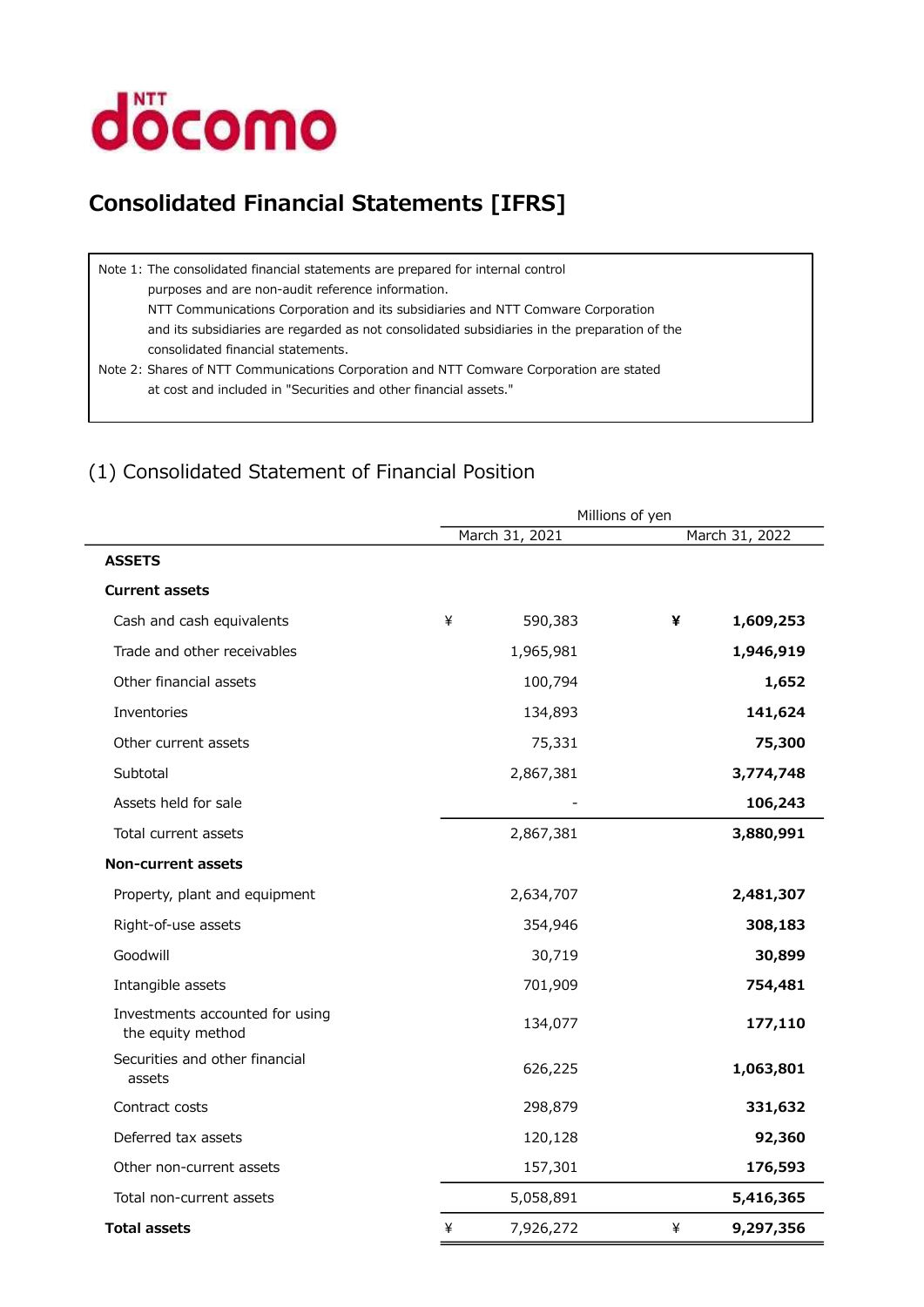|                                                                     | Millions of yen |                |  |  |
|---------------------------------------------------------------------|-----------------|----------------|--|--|
|                                                                     | March 31, 2021  | March 31, 2022 |  |  |
| <b>LIABILITIES AND EQUITY</b>                                       |                 |                |  |  |
| <b>Current liabilities</b>                                          |                 |                |  |  |
| Trade and other payables                                            | 1,237,226       | 1,308,075      |  |  |
| Lease liabilities                                                   | 96,258          | 88,363         |  |  |
| Other financial liabilities                                         | 29,824          | 13,982         |  |  |
| Accurued income taxes                                               | 50,166          | 209,769        |  |  |
| Contract liabilities                                                | 187,209         | 191,494        |  |  |
| Provisions                                                          | 43,019          | 40,793         |  |  |
| Other current liabilities                                           | 134,048         | 174,408        |  |  |
| Total current liabilities                                           | 1,777,751       | 2,026,885      |  |  |
| <b>Non-current liabilities</b>                                      |                 |                |  |  |
| Long-term debt                                                      |                 | 587            |  |  |
| Lease liabilities                                                   | 251,122         | 211,965        |  |  |
| Defined benefit liabilities                                         | 201,732         | 185,308        |  |  |
| Contract liabilities                                                | 26,438          | 26,531         |  |  |
| Provisions                                                          | 8,395           | 10,379         |  |  |
| Other non-current liabilities                                       | 57,570          | 62,533         |  |  |
| Total non-current liabilities                                       | 545,257         | 497,303        |  |  |
| <b>Total liabilities</b>                                            | 2,323,009       | 2,524,188      |  |  |
| Equity:                                                             |                 |                |  |  |
| Equity attributable to<br>shareholders of NTT<br>DOCOMO, INC.       |                 |                |  |  |
| Common stock                                                        | 949,680         | 949,680        |  |  |
| Additional paid-in capital                                          | 152,976         | 689,151        |  |  |
| Retained earnings                                                   | 4,392,025       | 5,067,919      |  |  |
| Other components of equity                                          | 85,705          | 44,150         |  |  |
| Total equity attributable to<br>shareholders of NTT<br>DOCOMO, INC. | 5,580,386       | 6,750,900      |  |  |
| Noncontrolling interests                                            | 22,878          | 22,267         |  |  |
| Total equity                                                        | 5,603,264       | 6,773,168      |  |  |
| <b>Total liabilities and equity</b>                                 | 7,926,272<br>¥  | ¥<br>9,297,356 |  |  |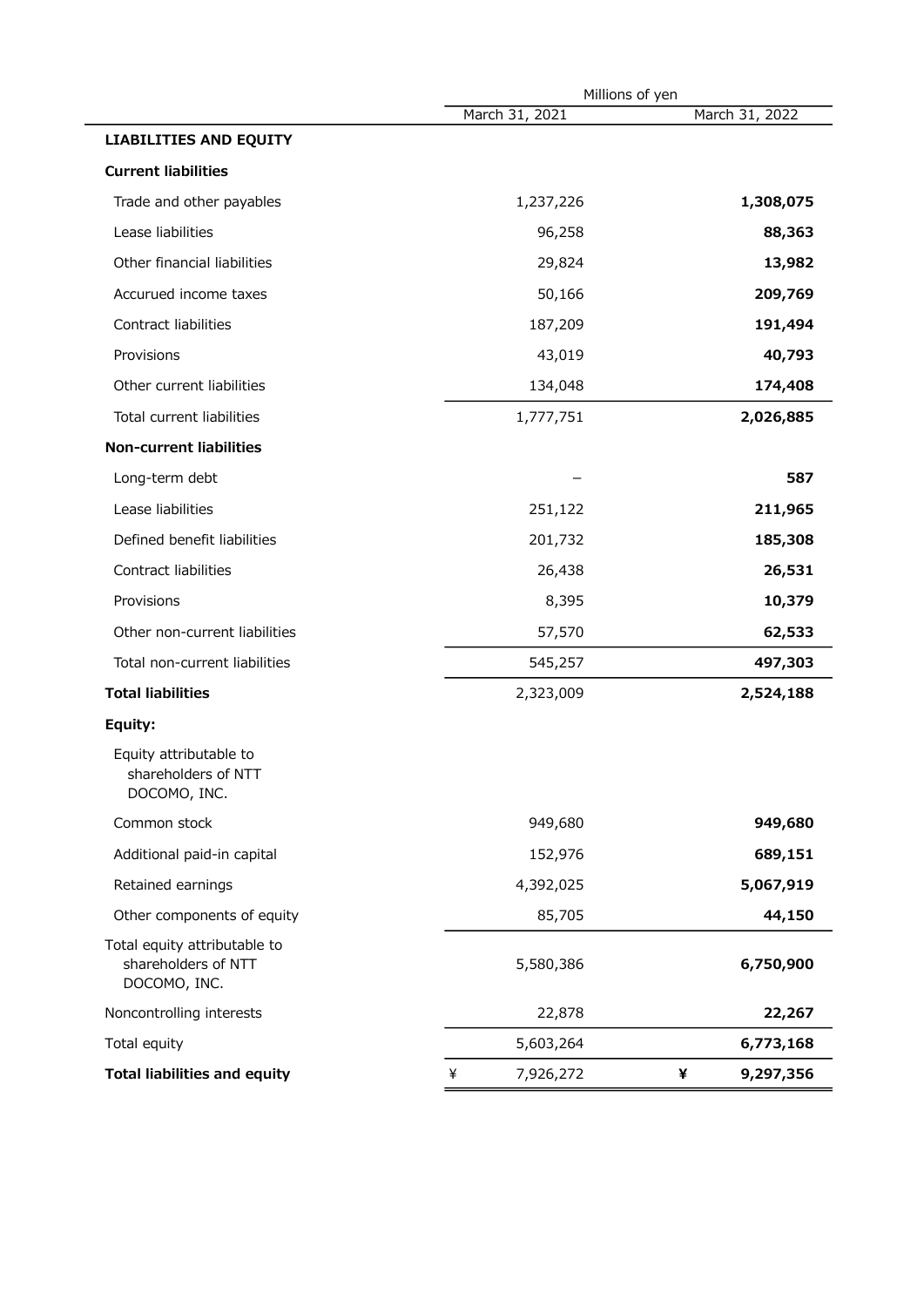## (2) Consolidated Statement of Profit or Loss and Statement of Comprehensive income

Consolidated Statement of Profit or Loss

|                                                                            |   | Millions of yen              |   |                              |  |
|----------------------------------------------------------------------------|---|------------------------------|---|------------------------------|--|
|                                                                            |   | Year ended<br>March 31, 2021 |   | Year ended<br>March 31, 2022 |  |
| <b>Operating revenues:</b>                                                 |   |                              |   |                              |  |
| Telecommunications services                                                | ¥ | 3,127,911                    | ¥ | 3,046,631                    |  |
| Equipment sales                                                            |   | 575,729                      |   | 617,966                      |  |
| Other operating revenues                                                   |   | 1,021,574                    |   | 1,049,211                    |  |
| Total operating revenues                                                   |   | 4,725,214                    |   | 4,713,808                    |  |
| <b>Operating expenses:</b>                                                 |   |                              |   |                              |  |
| Personnel expenses                                                         |   | 290,857                      |   | 296,265                      |  |
| Cost of equipment sold and services,<br>and other expenses                 |   | 2,397,898                    |   | 2,350,060                    |  |
| Depreciation and amortization                                              |   | 606,126                      |   | 622,063                      |  |
| Communication network charges                                              |   | 458,646                      |   | 473,339                      |  |
| Loss on disposal of property, plant<br>and equipment and intangible assets |   | 58,225                       |   | 43,909                       |  |
| Impairment loss                                                            |   | 236                          |   | 228                          |  |
| Total operating expenses                                                   |   | 3,811,988                    |   | 3,785,864                    |  |
| <b>Operating profit</b>                                                    |   | 913,226                      |   | 927,944                      |  |
| <b>Finance income</b>                                                      |   | 8,604                        |   | 6,970                        |  |
| <b>Finance costs</b>                                                       |   | 4,395                        |   | 6,980                        |  |
| Share of profits (losses) of equity<br>method investments                  |   | (1,838)                      |   | 2,925                        |  |
| <b>Profit before taxes</b>                                                 |   | 915,597                      |   | 930,859                      |  |
| Income taxes                                                               |   | 284,521                      |   | 282,862                      |  |
| <b>Profit</b>                                                              | ¥ | 631,076                      | ¥ | 647,997                      |  |
| Profit attributable to:                                                    |   |                              |   |                              |  |
| Shareholders of NTT DOCOMO, INC.                                           |   | 629,029                      |   | 648,042                      |  |
| Noncontrolling interests                                                   |   | 2,047                        |   | (45)                         |  |
| <b>Profit</b>                                                              | ¥ | 631,076                      | ¥ | 647,997                      |  |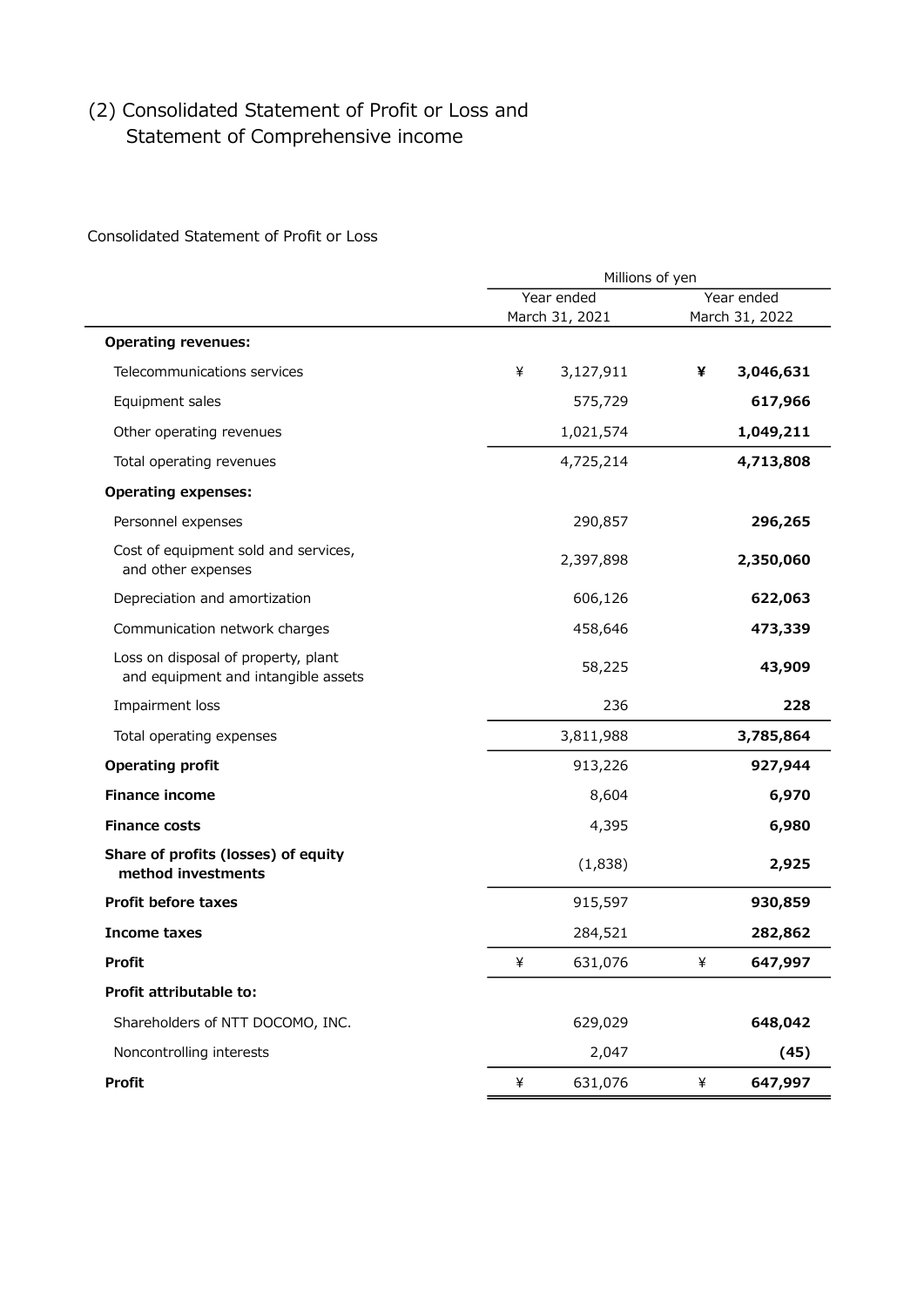### Consolidated Statement of Comprehensive Income

|                                                                                                              | Millions of yen |                              |   |                              |
|--------------------------------------------------------------------------------------------------------------|-----------------|------------------------------|---|------------------------------|
|                                                                                                              |                 | Year ended<br>March 31, 2021 |   | Year ended<br>March 31, 2022 |
| <b>Profit</b>                                                                                                | ¥               | 631,076                      | ¥ | 647,997                      |
| Other comprehensive income (net of<br>taxes):                                                                |                 |                              |   |                              |
| Items that will not be reclassified to<br>profit or loss                                                     |                 |                              |   |                              |
| Remeasurement of defined benefit plans                                                                       |                 | 12,200                       |   | 13,815                       |
| Change in the fair value of financial<br>assets measured at fair value through<br>other comprehensive income |                 | 84,635                       |   | (33, 548)                    |
| Share of other comprehensive income<br>of investments accounted for using<br>the equity method               |                 | (1,296)                      |   | (268)                        |
| Total of items that will not be<br>reclassified to profit or loss                                            |                 | 95,539                       |   | (20,000)                     |
| Items that may be reclassified<br>subsequently to profit or loss                                             |                 |                              |   |                              |
| Foreign exchange translation differences                                                                     |                 | 1,625                        |   | 6,703                        |
| Share of other comprehensive income<br>of investments accounted for using<br>the equity method               |                 | (102)                        |   | (371)                        |
| Total of items that may be reclassified<br>subsequently to profit or loss                                    |                 | 1,523                        |   | 6,332                        |
| Total other comprehensive income<br>(net of taxes)                                                           |                 | 97,062                       |   | (13, 668)                    |
| Total comprehensive income                                                                                   | ¥               | 728,138                      | ¥ | 634,330                      |
| Total comprehensive income attributable<br>to:                                                               |                 |                              |   |                              |
| Shareholders of NTT DOCOMO, INC.                                                                             |                 | 725,794                      |   | 634,339                      |
| Noncontrolling interests                                                                                     |                 | 2,344                        |   | (10)                         |
| <b>Total comprehensive income</b>                                                                            | ¥               | 728,138                      | ¥ | 634,330                      |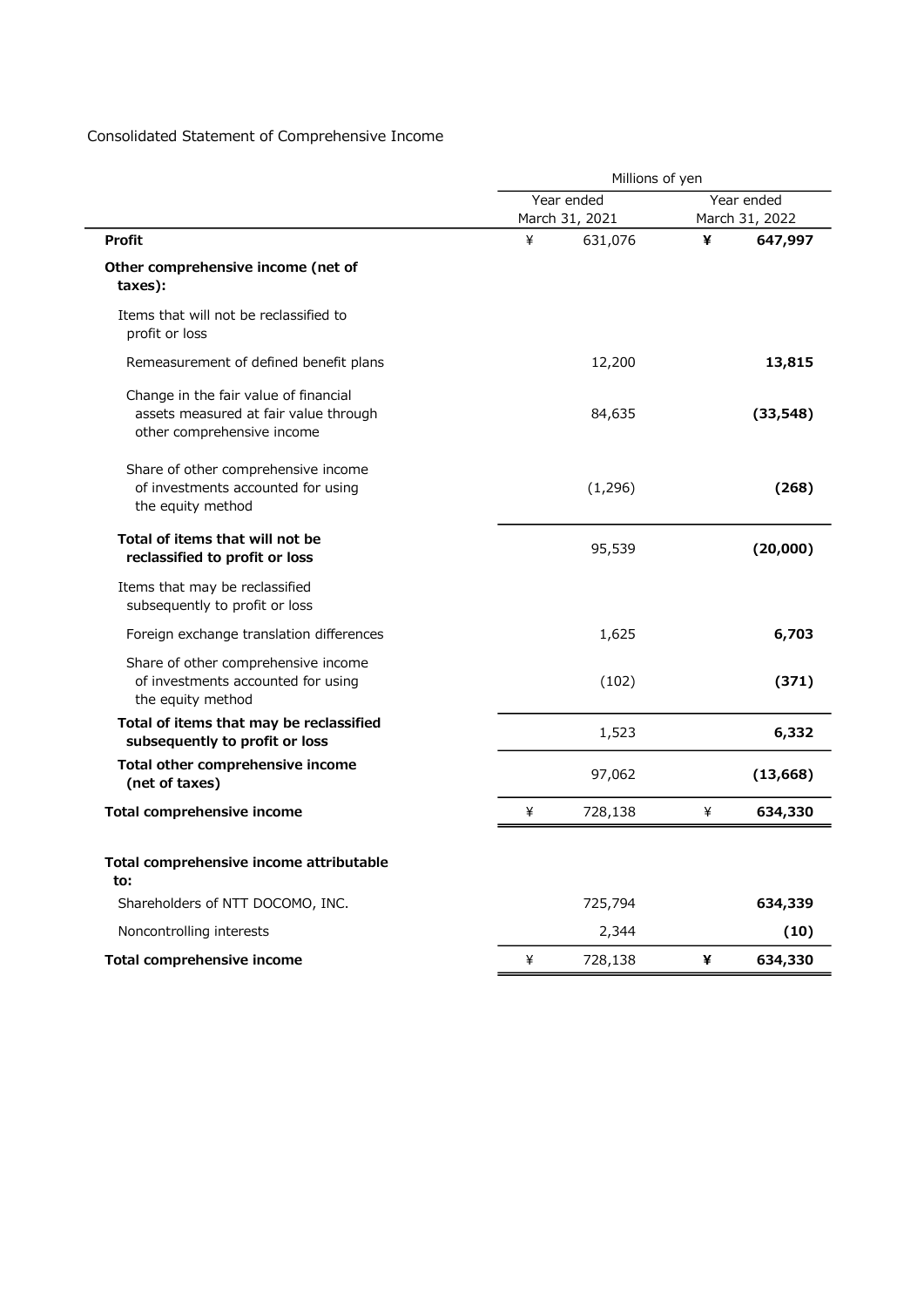#### (3)Consolidated Statement of Changes in Equity

Year ended March 31, 2021

|                                                                        |                 |                                                          |                   | Millions of yen                  |                      |                                  |                    |
|------------------------------------------------------------------------|-----------------|----------------------------------------------------------|-------------------|----------------------------------|----------------------|----------------------------------|--------------------|
|                                                                        |                 | Equity attributable to shareholders of NTT DOCOMO, INC.  |                   |                                  |                      |                                  |                    |
|                                                                        | Common<br>stock | Additional<br>Retained<br>paid-in<br>earnings<br>capital | Treasury<br>stock | Other<br>components<br>of equity | Total                | Noncon-<br>trolling<br>interests | Total<br>equity    |
| Balance as of March 31,<br>2020                                        | ¥<br>949,680 ¥  | 152,695 ¥<br>4,441,034 ¥                                 | $(300,000)$ ¥     | $6,519$ ¥                        | 5,249,927 ¥          | 22,334 ¥                         | 5,272,261          |
| Profit                                                                 |                 | 629,029                                                  |                   |                                  | 629,029              | 2,047                            | 631,076            |
| Other comprehensive<br>income                                          |                 |                                                          |                   | 96,765                           | 96,765               | 297                              | 97,062             |
| Total comprehensive<br>income                                          |                 | 629,029<br>$\tilde{\phantom{a}}$                         |                   | 96,765                           | 725,794              | 2,344                            | 728,138            |
| Dividends                                                              |                 | (395, 507)                                               |                   |                                  | (395, 507)           | (1, 583)                         | (397,090)          |
| Purchase of treasury<br>stock                                          |                 |                                                          | (109)             |                                  | (109)                |                                  | (109)              |
| Retirement of treasury<br>stock                                        |                 | (300, 109)                                               | 300,109           |                                  |                      |                                  |                    |
| Changes in<br>ownership<br>interests without<br>loss of control        |                 | (2,654)                                                  |                   |                                  | (2,654)              | (217)                            | (2,871)            |
| Transfer from other<br>components of<br>equity to retained<br>earnings |                 | 17,579                                                   |                   | (17, 579)                        |                      |                                  |                    |
| Others                                                                 |                 | 2,935                                                    |                   |                                  | 2,935                |                                  | 2,935              |
| Total transactions with<br>shareholders                                |                 | 281<br>(678, 038)                                        | 300,000           | (17, 579)                        | (395, 335)           | (1,800)                          | (397, 135)         |
| <b>Balance as of March</b><br>31, 2021                                 | ¥<br>949,680 ¥  | 152,976 ¥ 4,392,025 ¥                                    |                   | - ¥                              | 85,705 ¥ 5,580,386 ¥ |                                  | 22,878 ¥ 5,603,264 |

Year ended March 31, 2022

|                                                                                              | Millions of yen |                 |                                  |                                                         |                   |       |                                  |                      |                       |                    |
|----------------------------------------------------------------------------------------------|-----------------|-----------------|----------------------------------|---------------------------------------------------------|-------------------|-------|----------------------------------|----------------------|-----------------------|--------------------|
|                                                                                              |                 |                 |                                  | Equity attributable to shareholders of NTT DOCOMO, INC. |                   |       |                                  |                      | Noncon-               |                    |
|                                                                                              |                 | Common<br>stock | Additional<br>paid-in<br>capital | Retained<br>earnings                                    | Treasury<br>stock |       | Other<br>components<br>of equity | Total                | trolling<br>interests | Total<br>equity    |
| Balance as of March 31,<br>2021                                                              | ¥               | 949,680 ¥       | 152,976 ¥                        | 4,392,025 ¥                                             |                   | $-$ ¥ | 85,705 ¥                         | 5,580,386 ¥          | 22,878 ¥              | 5,603,264          |
| Profit                                                                                       |                 |                 |                                  | 648,042                                                 |                   |       |                                  | 648,042              | (45)                  | 647,997            |
| Other comprehensive<br>income                                                                |                 |                 |                                  |                                                         |                   |       | (13,703)                         | (13,703)             | 36                    | (13, 668)          |
| Total comprehensive<br>income                                                                |                 |                 | $\sim$                           | 648,042                                                 |                   |       | (13, 703)                        | 634,339              | (10)                  | 634,330            |
| <b>Dividends</b>                                                                             |                 |                 |                                  |                                                         |                   |       |                                  |                      | (727)                 | (727)              |
| Acquisition of shares in<br>NTT Communications and<br>NTT Comware from<br>the parent company |                 |                 | 536,175                          |                                                         |                   |       |                                  | 536,175              |                       | 536,175            |
| Changes in<br>ownership<br>interests without<br>loss of control                              |                 |                 | $\mathsf 0$                      |                                                         |                   |       |                                  | 0                    | 126                   | 127                |
| Transfer from other<br>components of<br>equity to retained<br>earnings                       |                 |                 |                                  | 27,852                                                  |                   |       | (27, 852)                        |                      |                       |                    |
| Total transactions with<br>shareholders                                                      |                 |                 | 536,175                          | 27,852                                                  |                   |       | (27, 852)                        | 536,175              | (601)                 | 535,574            |
| <b>Balance as of March</b><br>31, 2022                                                       | ¥               | 949,680 ¥       |                                  | 689,151 ¥ 5,067,919 ¥                                   |                   | - ¥   |                                  | 44,150 ¥ 6,750,900 ¥ |                       | 22,267 ¥ 6,773,168 |